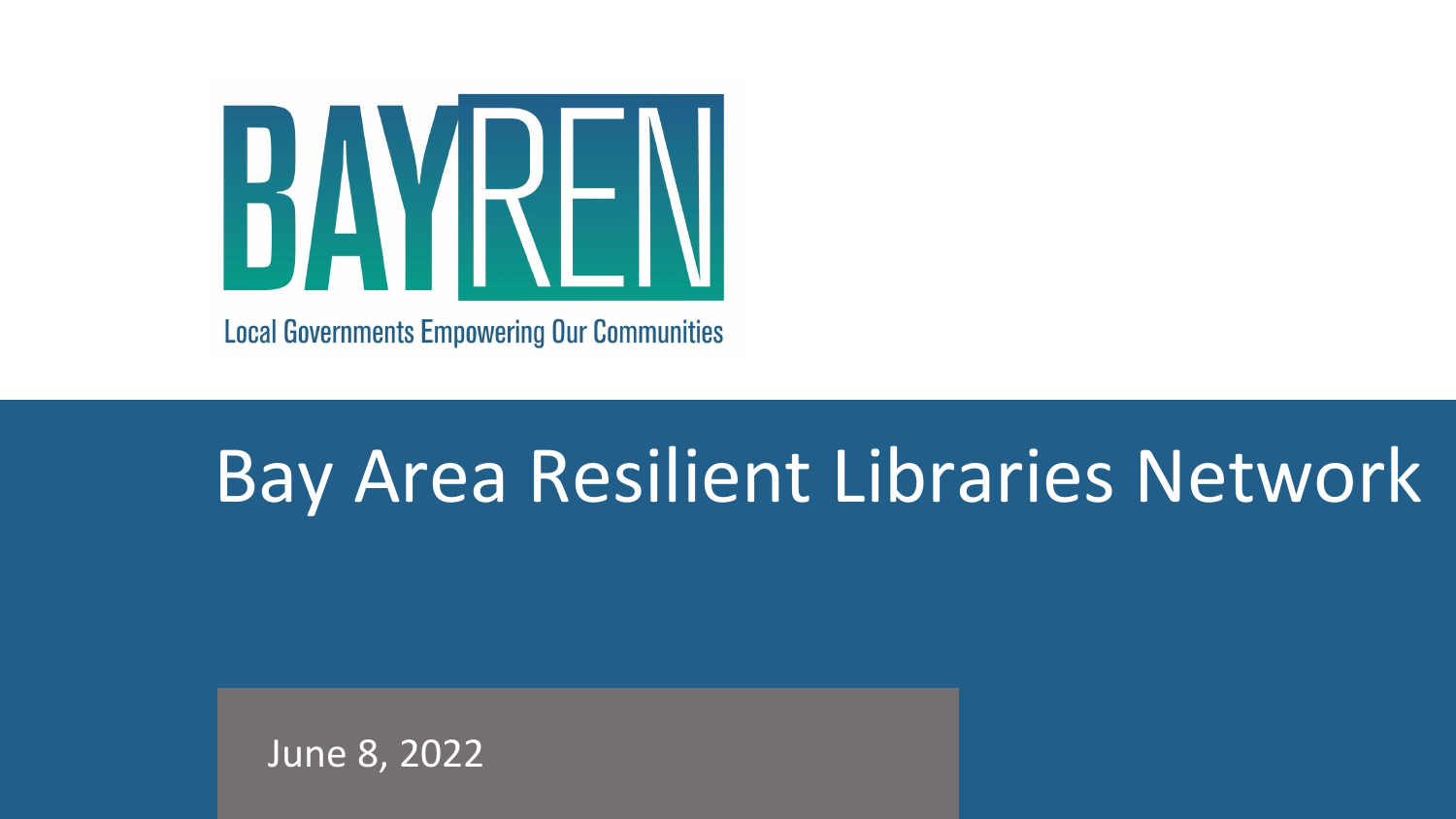

#### Bay Area Resilient Libraries Network

- New initiative **open to Bay Area cities and counties** to build local energy resilience and inform design of BayREN's new Public Sector Program
- **EX Convene local jurisdictions, regional** agencies and other partners to support the **development of a network of local libraries throughout the Bay Area** that can also function as Community Resilience Centers (CRC) based on local needs

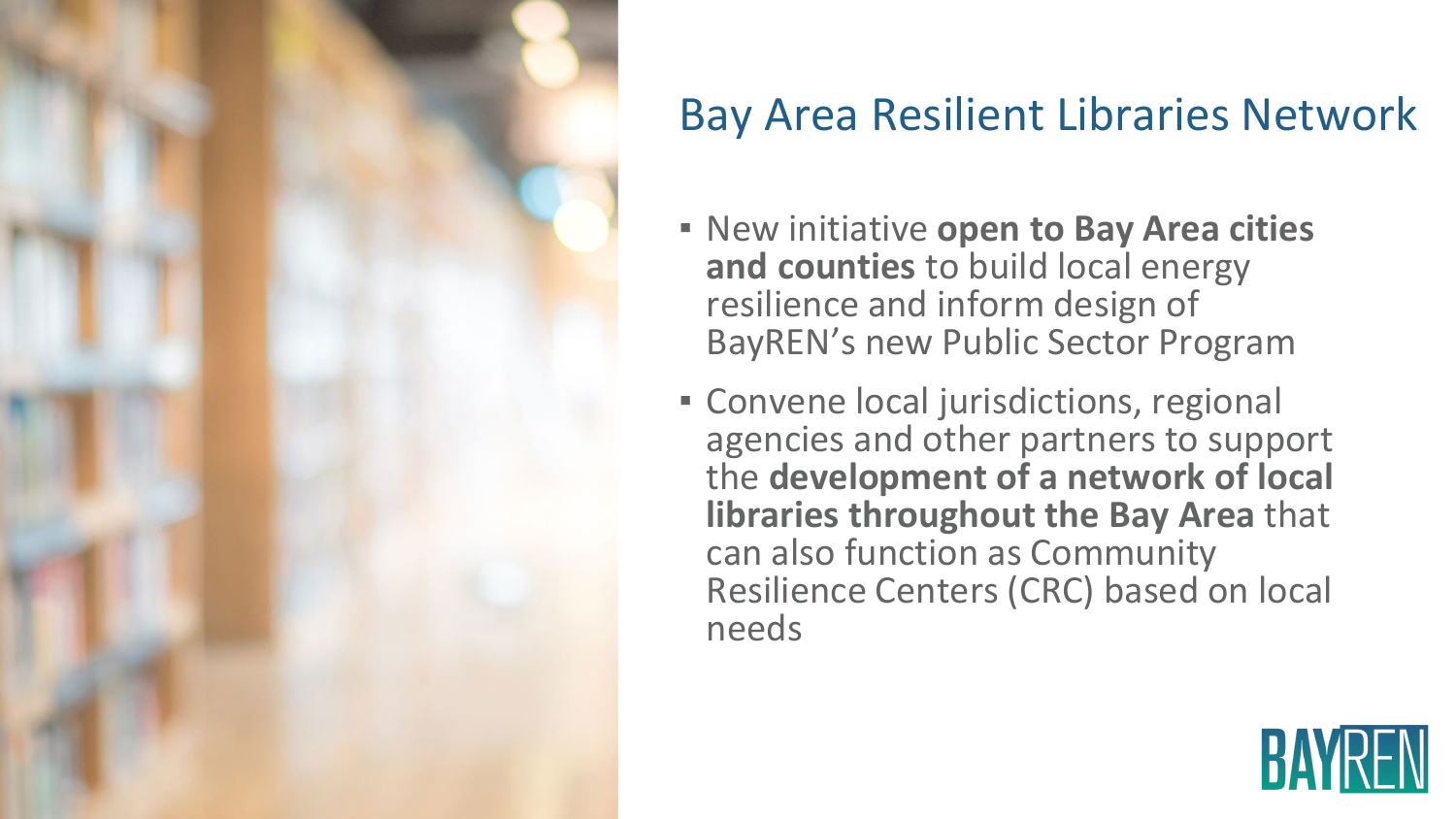### Benefits of Participation



- **EXTE:** Join a network of Bay Area libraries working to improve community resilience based on local needs
- **Community engagement and facilitation support** to develop community driven goals for your Community Resilience Center (CRC)
- Receive **free engineering technical assistance and recommendations**  to identify energy upgrades to improve your library building's efficiency, resilience, and ability to provide cooling and clean air
- Work directly with resilience funding and finance experts to **identify relevant funding sources to support your CRC** and implement recommended energy upgrades

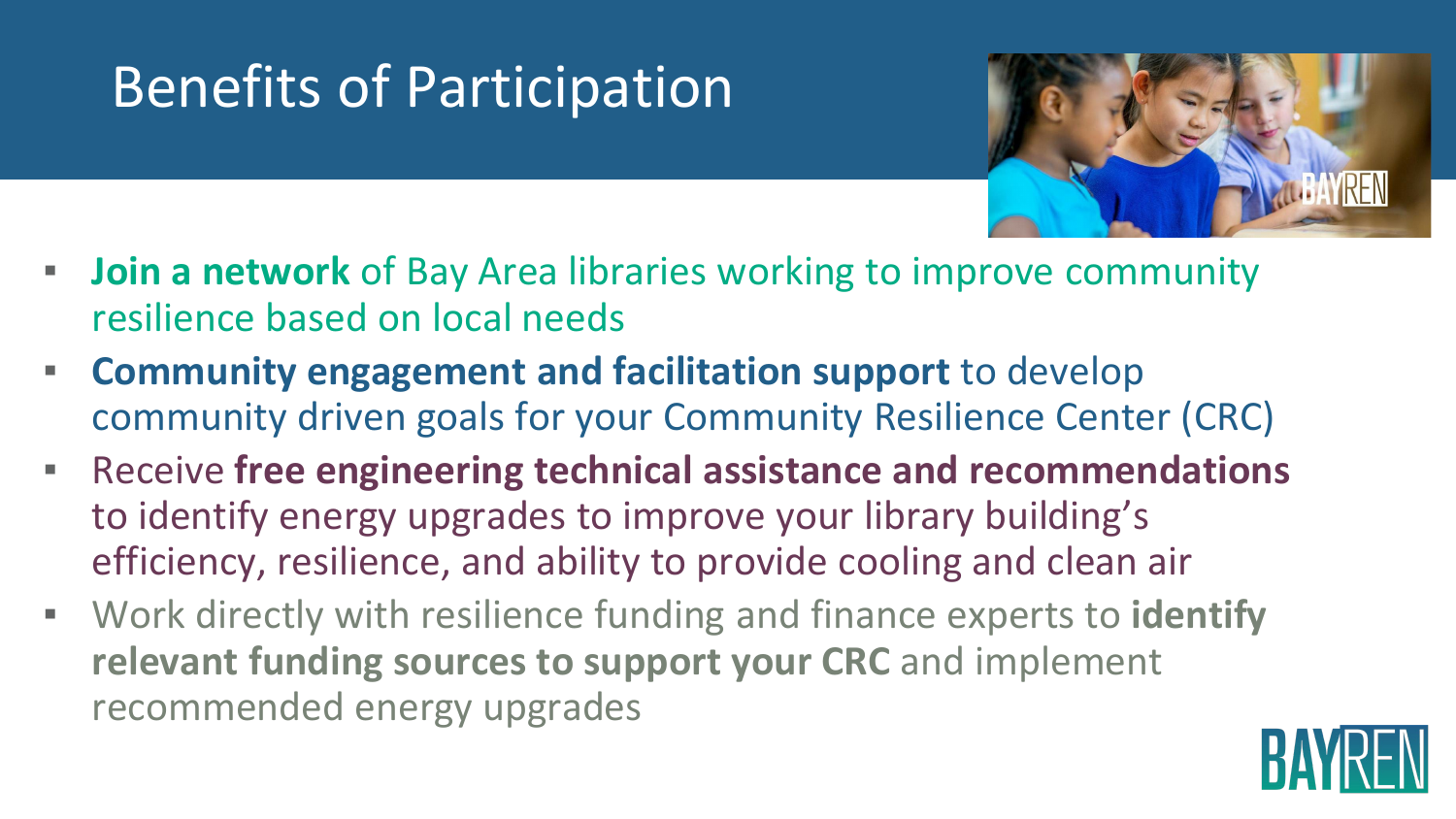### Initiative Timeline

#### **Pre- Application Support**

**June 28th, 2022 – Application Process Opens**

- **[Informational Workshop 9am –](https://www.bayren.org/events/bay-area-resilient-libraries-network-initiative-information-session-2022-06-28) 10:15am**
- **[Equitable Community Engagement](https://www.bayren.org/events/bay-area-resilient-libraries-network-initiative-equitable-community-engagement-training-2022)  Training 10:30am - noon**

**July – September 2022 – Community Resilience Center Goal Development**

- **E** Limited honorarium funding available to support community-based organization engagement in Community Resilience Center goal development discussion
- **EXECUTE:** Facilitation support available to BayCAN members\*

**September 30th, 2022 – Applications Due**

#### **Resilient Libraries Network Initiative**

- **November 2022: Initiative Kick Off Meeting**
- **November 2022 – September 2023**: Development of Site Assessments
- **January 2023 October 2023**: Resilience Funding and Financing Support and Guidance
- **November 2023: Network Implementation Meeting**